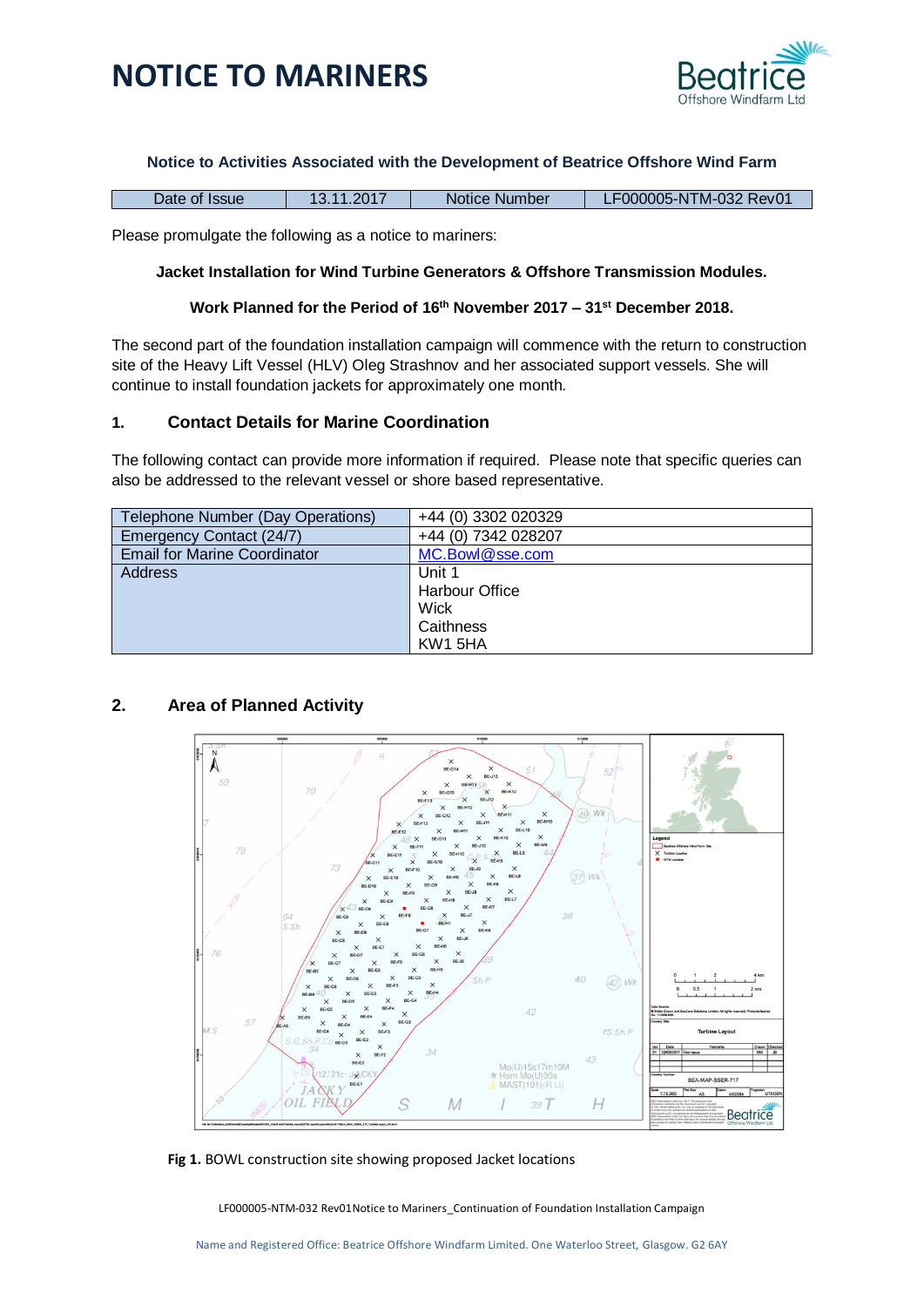

## **Table 1WTG and OTM Location Coordinates**

Locations highlighted in Yellow show the 24 foundations that have already been installed

| <b>Location ID</b> | Latitude (ddm) WGS84 | Longitude (ddm) WGS84 | Jacket installed |
|--------------------|----------------------|-----------------------|------------------|
| BE-A5              | 58 12.471' N         | 002 59.996' W         |                  |
| BE-B5              | 58 12.687' N         | 002 58.873' W         |                  |
| BE-B6              | 58 13.308' N         | 002 58.664' W         |                  |
| BE-B7              | 58 13.929' N         | 002 58.456' W         |                  |
| BE-C4              | 58 12.307' N         | 002 57.948' W         |                  |
| BE-C5              | 58 12.902' N         | 002 57.749' W         |                  |
| BE-C6              | 58 13.524' N         | 002 57.541' W         |                  |
| <b>BE-C7</b>       | 58 14.144' N         | 002 57.332' W         | 01.09.2017       |
| BE-C8              | 58 14.766' N         | 002 57.124' W         |                  |
| BE-C9              | 58 15.386' N         | 002 56.915' W         |                  |
| BE-D3              | 58 11.995' N         | 002 57.002' W         |                  |
| BE-D4              | 58 12.497' N         | 002 56.834' W         |                  |
| BE-D <sub>5</sub>  | 58 13.117' N         | 002 56.626' W         |                  |
| BE-D6              | 58 13.739' N         | 002 56.417' W         | 31.08.2017       |
| BE-D7              | 58 14.359' N         | 002 56.209' W         |                  |
| BE-D8              | 58 14.981' N         | 002 55.999' W         |                  |
| BE-D9              | 58 15.602' N         | 002 55.790' W         | 21.09.2017       |
| <b>BE-D10</b>      | 58 16.223' N         | 002 55.582' W         |                  |
| <b>BE-D11</b>      | 58 16.844' N         | 002 55.373' W         |                  |
| <b>BE-E1</b>       | 58 10.900'N          | 002 56.256' W         | 01.09.2017       |
| $BE-E2$            | 58 11.470'N          | 002 56.128' W         | 16.08.2017       |
| BE-E3              | 58 12.090' N         | 002 55.920' W         |                  |
| $BE-E4$            | 58 12.712' N         | 002 55.710' W         | 20.09.2017       |
| BE-E5              | 58 13.333' N         | 002 55.502' W         |                  |
| BE-E6              | 58 13.954' N         | 002 55.293' W         | 24.08.2017       |
| <b>BE-E7</b>       | 58 14.575' N         | 002 55.084' W         | 25.08.2017       |
| BE-E8              | 58 15.196' N         | 002 54.875' W         |                  |
| $BE-E9$            | 58 15.817' N         | 002 54.665' W         | 21.09.2017       |
| <b>BE-E10</b>      | 58 16.438' N         | 002 54.456' W         |                  |
| <b>BE-E11</b>      | 58 17.059' N         | 002 54.247' W         |                  |
| <b>BE-E12</b>      | 58 17.680' N         | 002 54.037' W         |                  |
| $BE-F2$            | 58 11.685' N         | 002 55.005' W         | 06.09.2017       |
| $BE-F3$            | 58 12.306' N         | 002 54.796' W         | 07.09.2017       |
| <b>BE-F4</b>       | 58 12.927' N         | 002 54.588' W         | 19.09.2017       |
| <b>BE-F5</b>       | 58 13.548' N         | 002 54.378' W         | 14.09.2017       |
| BE-F6              | 58 14.168' N         | 002 54.169' W         | 11.09.2017       |
| BE-F8 (OTM)        | 58 15.411' N         | 002 53.750' W         |                  |
| BE-F9              | 58 16.031' N         | 002 53.540' W         |                  |
| <b>BE-F10</b>      | 58 16.653' N         | 002 53.330' W         |                  |
| <b>BE-F11</b>      | 58 17.274' N         | 002 53.120' W         |                  |
| <b>BE-F12</b>      | 58 17.894' N         | 002 52.911' W         |                  |
| <b>BE-F13</b>      | 58 18.516' N         | 002 52.701' W         |                  |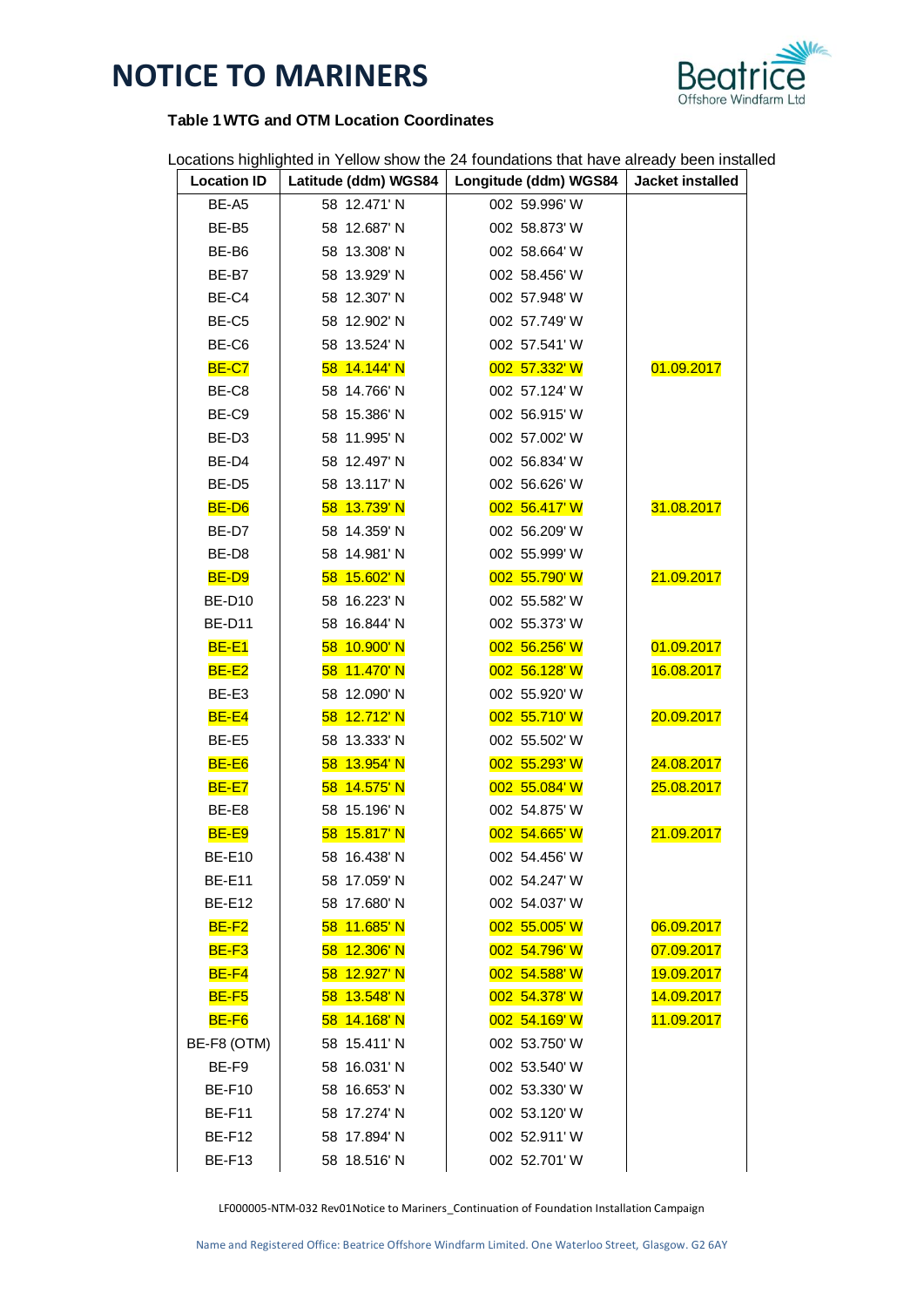

| <b>Location ID</b> | Latitude (ddm) WGS84 | Longitude (ddm) WGS84 | Jacket installed |
|--------------------|----------------------|-----------------------|------------------|
| <b>BE-G3</b>       | 58 12.544' N         | 002 53.726' W         | 15.08.2017       |
| <b>BE-G4</b>       | 58 13.142' N         | 002 53.464' W         | 08.09.2017       |
| <b>BE-G5</b>       | 58 13.762' N         | 002 53.254' W         | 09.09.2017       |
| BE-G6              | 58 14.384' N         | 002 53.044' W         | 20.08.2017       |
| BE-G7 (OTM)        | 58 15.004' N         | 002 52.834' W         |                  |
| <b>BE-G8</b>       | 58 15.625' N         | 002 52.625' W         | 10.09.2017       |
| BE-G9              | 58 16.247' N         | 002 52.415' W         |                  |
| <b>BE-G10</b>      | 58 16.867' N         | 002 52.204' W         |                  |
| <b>BE-G11</b>      | 58 17.488' N         | 002 51.994' W         |                  |
| <b>BE-G12</b>      | 58 18.109' N         | 002 51.784' W         |                  |
| <b>BE-G13</b>      | 58 18.730' N         | 002 51.574' W         |                  |
| <b>BE-G14</b>      | 58 19.351' N         | 002 51.362' W         |                  |
| $BE-H4$            | 58 13.356' N         | 002 52.339' W         | 13.08.2017       |
| BE-H <sub>5</sub>  | 58 13.977' N         | 002 52.130' W         | 27.08.2017       |
| BE-H <sub>6</sub>  | 58 14.598' N         | 002 51.920' W         | 21.08.2017       |
| BE-H7              | 58 15.219' N         | 002 51.709' W         |                  |
| BE-H <sub>8</sub>  | 58 15.840' N         | 002 51.499' W         | 13.09.2017       |
| BE-H9              | 58 16.461' N         | 002 51.289' W         |                  |
| <b>BE-H10</b>      | 58 17.082' N         | 002 51.079' W         |                  |
| <b>BE-H11</b>      | 58 17.703' N         | 002 50.867' W         |                  |
| <b>BE-H12</b>      | 58 18.324' N         | 002 50.657' W         |                  |
| <b>BE-H13</b>      | 58 18.944' N         | 002 50.446' W         |                  |
| <b>BE-J5</b>       | 58 14.192' N         | 002 51.005' W         | 26.08.2017       |
| BE-J6              | 58 14.812' N         | 002 50.795' W         |                  |
| BE-J7              | 58 15.433' N         | 002 50.585' W         |                  |
| BE-J8              | 58 16.055' N         | 002 50.373' W         |                  |
| BE-J9              | 58 16.675' N         | 002 50.163' W         |                  |
| <b>BE-J10</b>      | 58 17.296' N         | 002 49.952' W         |                  |
| <b>BE-J11</b>      | 58 17.917' N         | 002 49.741'W          |                  |
| <b>BE-J12</b>      | 58 18.538' N         | 002 49.530'W          |                  |
| <b>BE-J13</b>      | 58 19.159' N         | 002 49.319' W         |                  |
| BE-K6              | 58 15.027' N         | 002 49.669' W         |                  |
| BE-K7              | 58 15.648' N         | 002 49.459' W         |                  |
| BE-K8              | 58 16.269' N         | 002 49.247' W         |                  |
| BE-K9              | 58 16.890' N         | 002 49.036' W         |                  |
| <b>BE-K10</b>      | 58 17.510' N         | 002 48.825' W         |                  |
| <b>BE-K11</b>      | 58 18.131' N         | 002 48.614' W         |                  |
| <b>BE-K12</b>      | 58 18.752' N         | 002 48.403' W         |                  |
| BE-L7              | 58 15.862' N         | 002 48.333' W         |                  |
| BE-L8              | 58 16.482' N         | 002 48.122' W         |                  |
| BE-L9              | 58 17.104' N         | 002 47.910'W          |                  |
| <b>BE-L10</b>      | 58 17.724' N         | 002 47.698' W         |                  |
| BE-M9              | 58 17.317' N         | 002 46.784' W         |                  |
| <b>BE-M10</b>      | 58 17.938' N         | 002 46.571'W          |                  |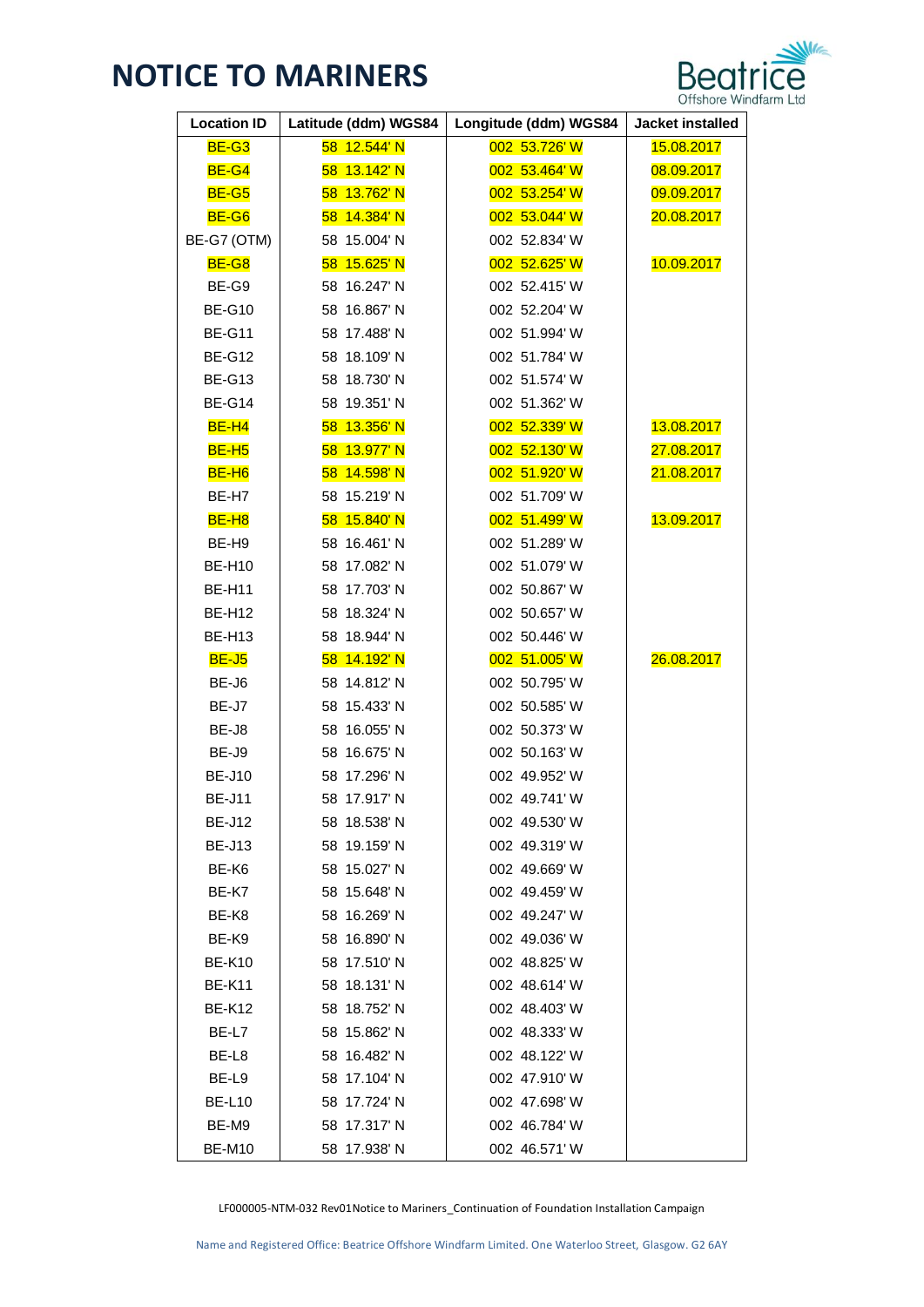

# **3. Vessels Associated with the Activity**

Below are details of vessels involved with the Jacket Installation campaign.

| <b>Oleg Strashnov</b>                                                       |                     |  |
|-----------------------------------------------------------------------------|---------------------|--|
| <b>General Description and Dimensions:</b><br>Heavy Lift Vessel: 183m x 47m |                     |  |
| <b>Call Sign:</b>                                                           | 5BNL2               |  |
| <b>MMSI:</b>                                                                | 212905000           |  |
| <b>Onshore Representative:</b>                                              | d.sprangers@shl.com |  |
| © Valery, Cherezov<br>MarineTraffic.com                                     |                     |  |

| <b>MAERSK TRADER</b>                                 |                                  |  |
|------------------------------------------------------|----------------------------------|--|
| <b>General Description and</b><br><b>Dimensions:</b> | Anchor Handling Tug: 73.2m x 20m |  |
| <b>Call Sign:</b>                                    | OXRO <sub>2</sub>                |  |
| <b>MMSI:</b>                                         | 220584000                        |  |
| <b>Onshore Representative:</b>                       | d.sprangers@shl.com              |  |

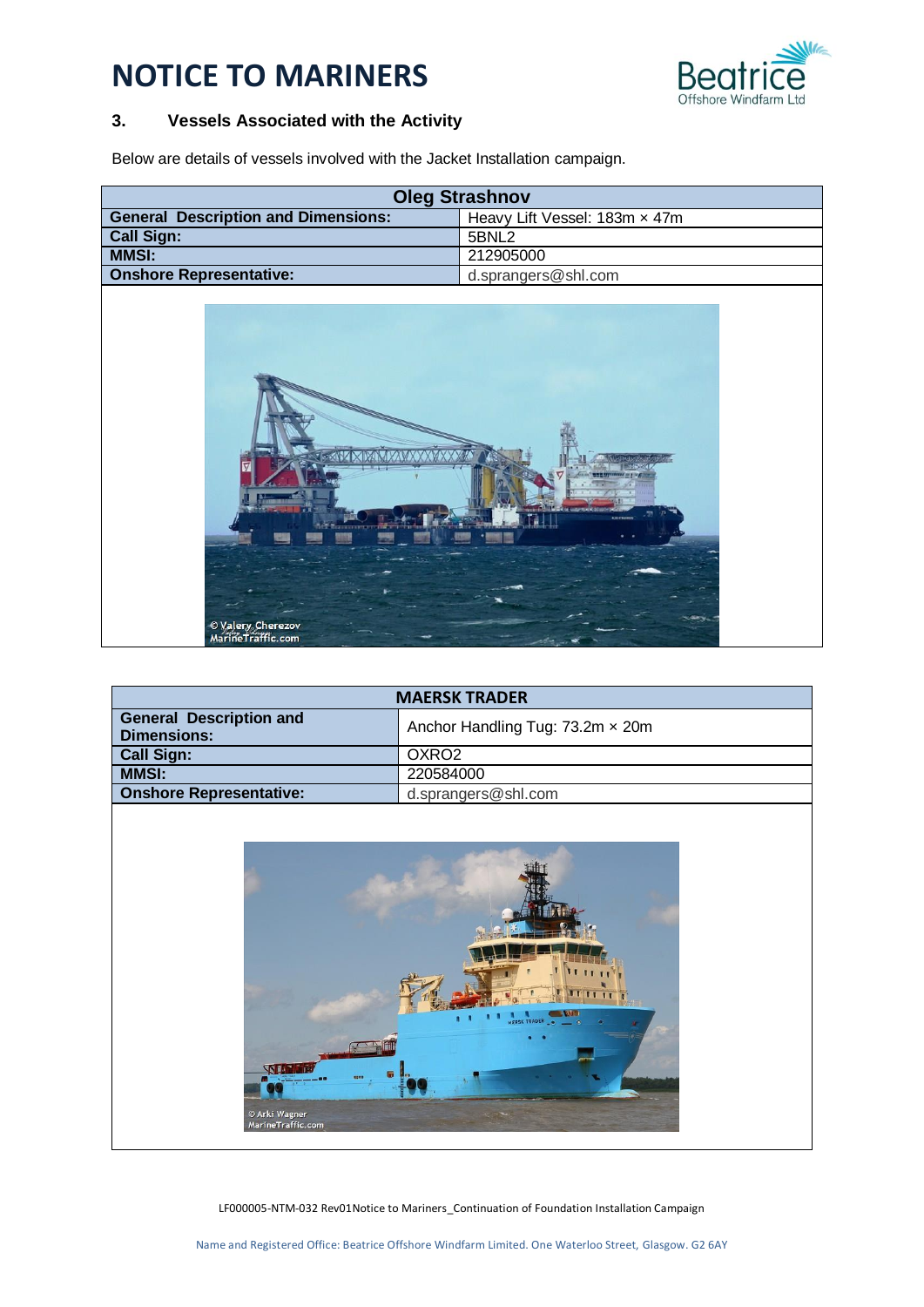

| <b>VOS PRELUDE</b>                                                     |                            |
|------------------------------------------------------------------------|----------------------------|
| <b>General Description and</b><br><b>Dimensions:</b>                   | Supply Vessel: 73.2m x 20m |
| <b>Call Sign:</b>                                                      | <b>PBZK</b>                |
| <b>MMSI:</b>                                                           | 245969000                  |
| <b>Onshore Representative:</b>                                         | d.sprangers@shl.com        |
| UT 755L<br><b>The State</b><br><b>CONTRACTOR</b><br><b>VOS PRELUDE</b> |                            |

**Vessels towing barges containing Turbine & OTM Jackets for the Oleg Strashnov to Install.**

| <b>ERACLEA</b>                                        |                                |  |
|-------------------------------------------------------|--------------------------------|--|
| <b>General Description and</b><br><b>Dimensions:</b>  | Anchor Handling Tug: 50m x 15m |  |
| <b>Call Sign:</b>                                     | IITX2                          |  |
| <b>MMSI:</b>                                          | 247278500                      |  |
| <b>Onshore Representative:</b><br>d.sprangers@shl.com |                                |  |
|                                                       |                                |  |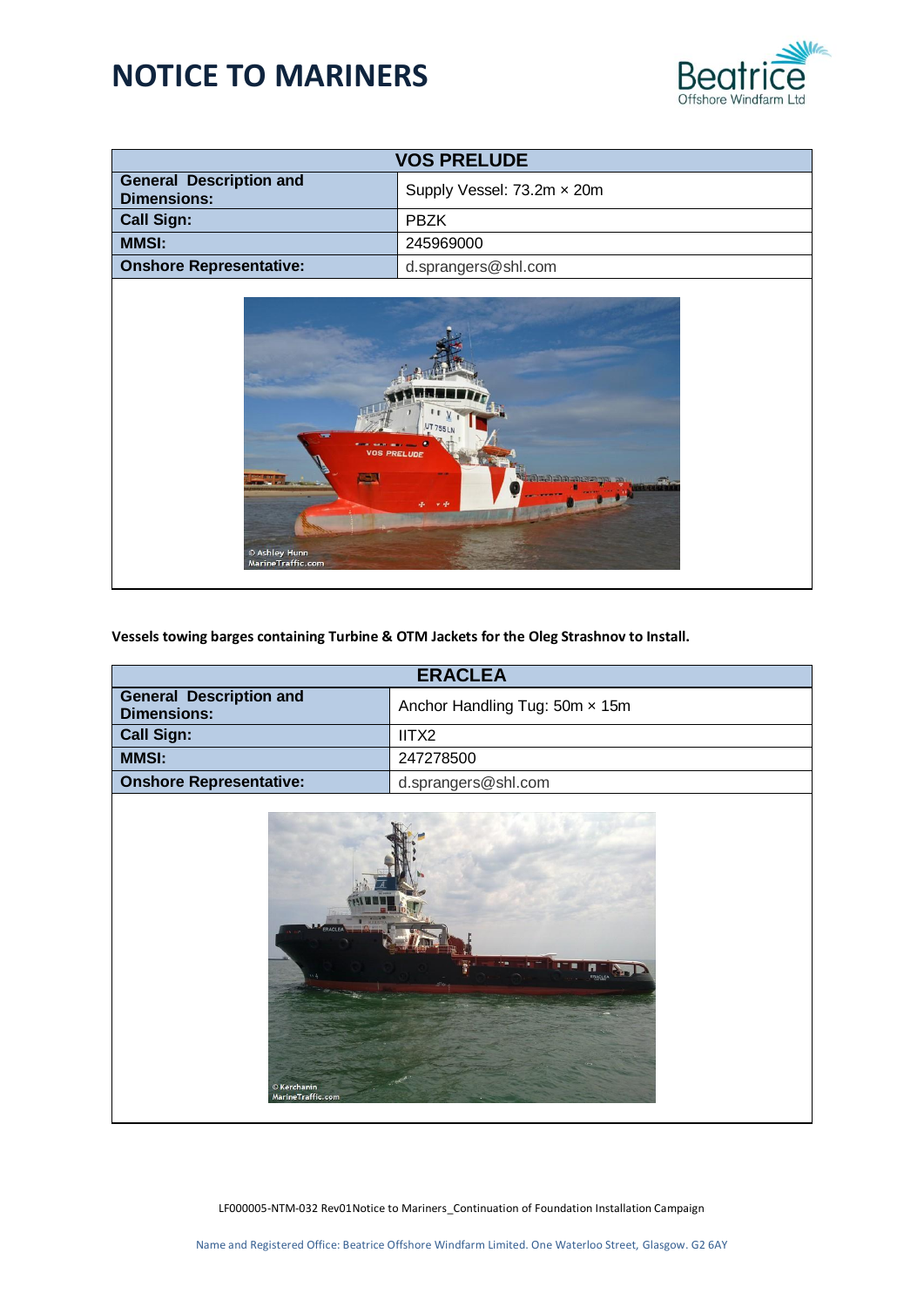

| <b>CENTAURUS</b>                                     |                                      |  |
|------------------------------------------------------|--------------------------------------|--|
| <b>General Description and</b><br><b>Dimensions:</b> | Anchor Handling Tug: 48.81m x 14.06m |  |
| <b>Call Sign:</b>                                    | V <sub>2</sub> ED <sub>3</sub>       |  |
| <b>MMSI:</b>                                         | 305820000                            |  |
| <b>Onshore Representative:</b>                       | d.sprangers@shl.com                  |  |



| <b>PEGASUS</b>                                                                                 |                                      |
|------------------------------------------------------------------------------------------------|--------------------------------------|
| <b>General Description and</b><br><b>Dimensions:</b>                                           | Anchor Handling Tug: 48.81m x 14.06m |
| V <sub>2</sub> ED <sub>2</sub><br><b>Call Sign:</b>                                            |                                      |
| <b>MMSI:</b>                                                                                   | 305389000                            |
| <b>Onshore Representative:</b>                                                                 | d.sprangers@shl.com                  |
| <b>SERVICE</b><br><b>PEGASUS</b><br>$^{\circ}$<br>mee_lea_zlategntlzlgm @<br>MarineTraffic.com |                                      |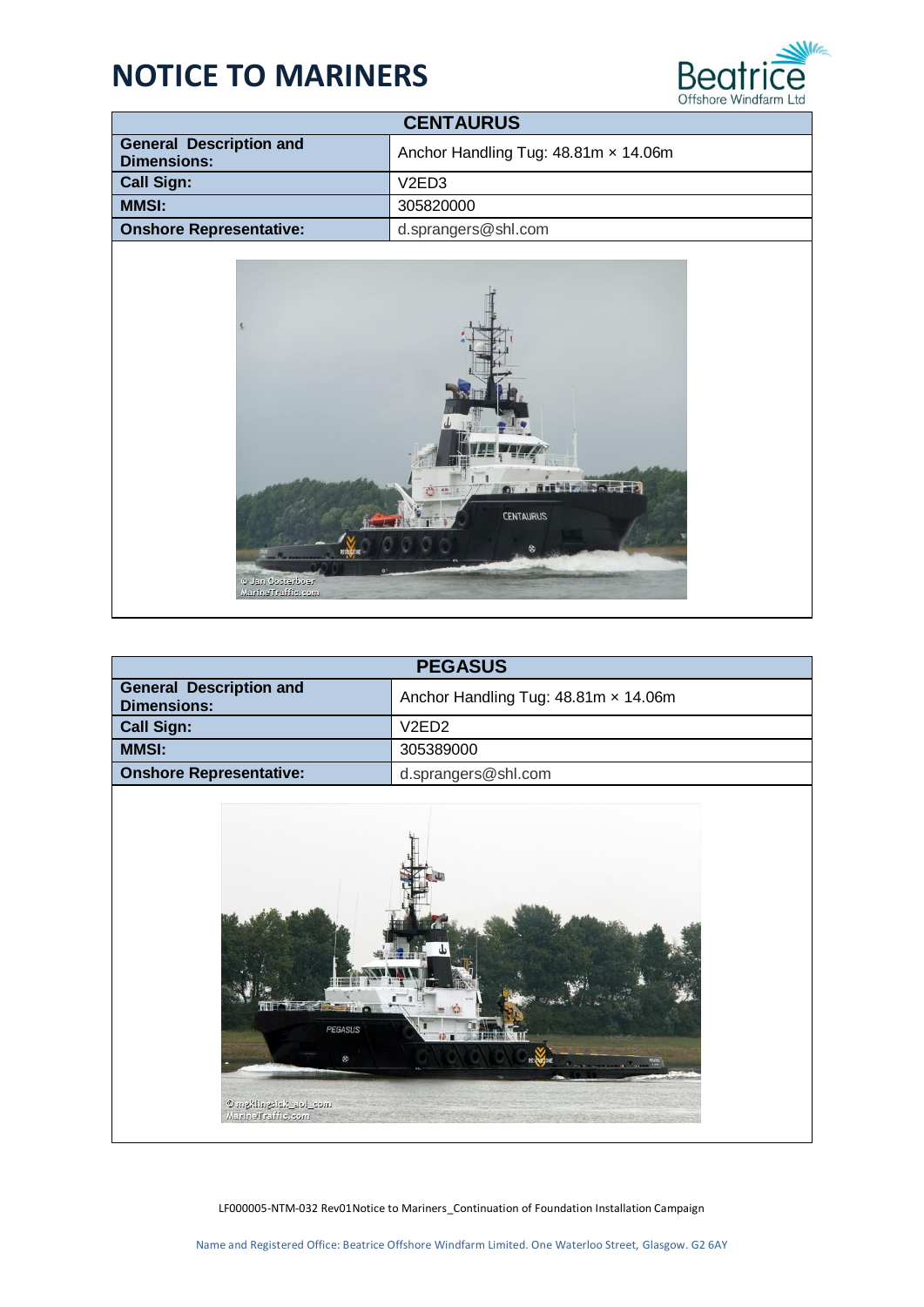

| <b>KAMARINA</b>                                            |                                |  |
|------------------------------------------------------------|--------------------------------|--|
| <b>General Description and</b><br><b>Dimensions:</b>       | Anchor Handling Tug: 50m x 15m |  |
| <b>Call Sign:</b><br>IITW2                                 |                                |  |
| <b>MMSI:</b><br>247278400                                  |                                |  |
| <b>Onshore Representative:</b><br>d.sprangers@shl.com      |                                |  |
| <b>KAMARINA</b><br>$\mathbf{R}^{\mathbf{c}}$<br>© PARARISU |                                |  |

#### **4. Activity Description**

#### **Jacket Installation Process.**

The HLV Oleg Strashnov will continue to install foundation jacket substructures into the pre-installed piles.

Prior to jacket substructure installation, pile cleaning is undertaken to ensure there is no soil remaining on the inside surface of the pile after soil plug removal. The inside of the pile needs to be clean so that the grout bonds between the jacket stab in and the internal pile wall. Inside pile cleaning will be performed by means of a combination of steel brushes and high pressure water jets.

The jacket substructures will then be delivered to sites by cargo barge in a vertical secured position which will be moored alongside the HLV. The HLV will then lift the jacket from the cargo barge onto the deck of the HLV.

The jacket is then lifted from the HLV and the HLV then lowers the jacket so that the connection between the seabed piles and the jacket legs is made before grouting is conducted.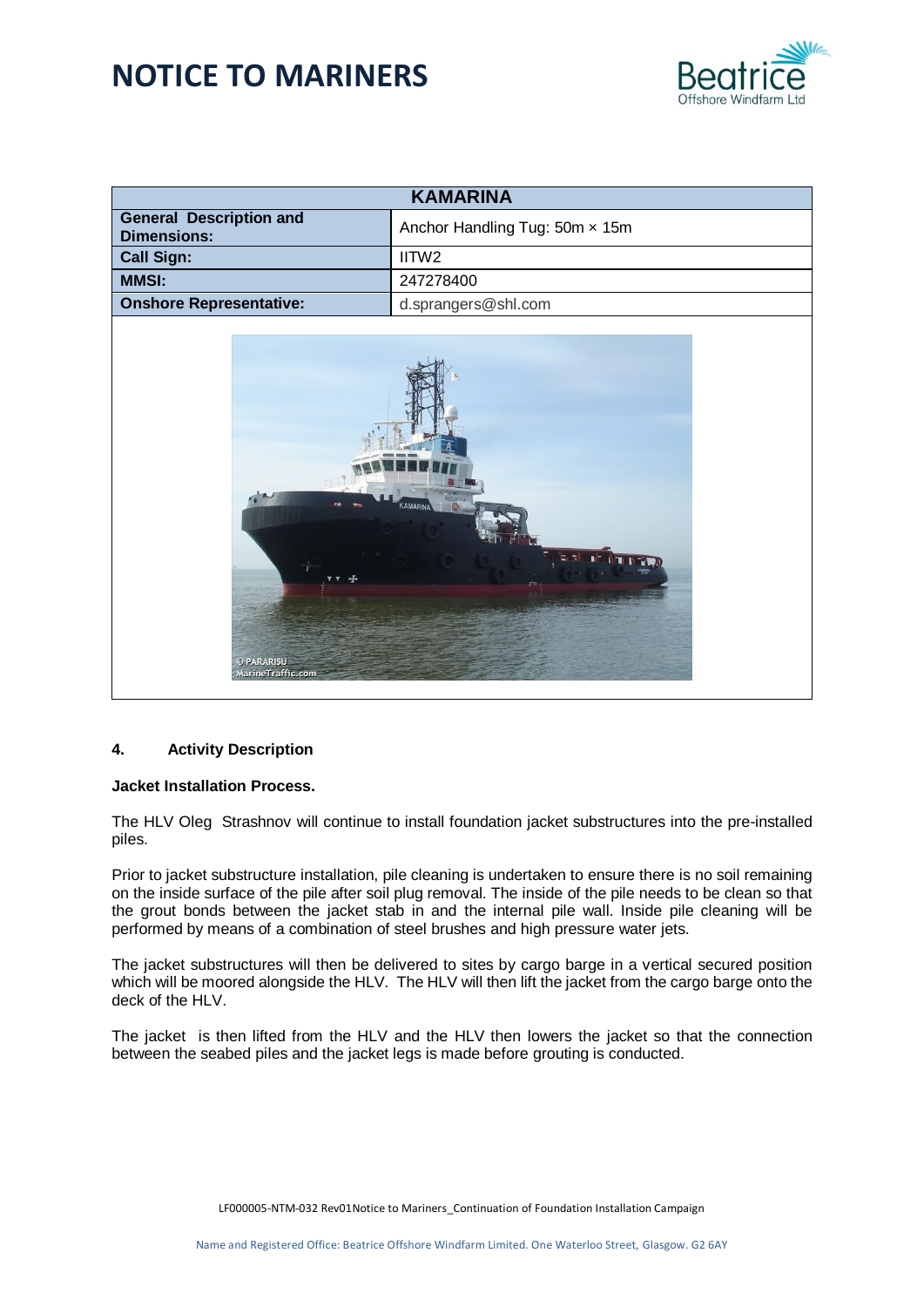



**Fig.12** Jackets are transported in the vertical position secured on a cargo barge ready for installation.

## **5. General Safety Advice**

All vessels engaged in the construction activity will exhibit appropriate lights and shapes prescribed by the International Regulations for Preventing Collisions at Sea; relative to their operations. All vessels engaged in the activity will also transmit an Automatic Identification System (AIS) message.

Use of Safety Zones within the Beatrice Offshore Windfarm Construction Area:

The Secretary of State for Business, Energy and Industrial Strategy (BEIS) has approved the use of safety zones under the Energy Act 2004 for the installation of wind turbines and offshore transformer module foundations/substructures within the Beatrice Offshore Windfarm. The approval was granted on the 17th March 2017.

The Secretary of State has declared Safety Zones under the following terms: During Construction

• 500 metres radius around each wind turbine, offshore transformer module and/or their substructures and foundations comprising the Beatrice Offshore Wind Farm whilst work is being performed as indicated by the presence of construction vessels.

It is noted that the 500 metre safety zones will roll with the installation activity with no more than two construction vessels working at any one time. Vessels are advised that anchors associated with the construction vessels may extend outside of the 500 metre safety zone.

• A 50 metres radius around each wind turbine, offshore transformer module and / or their substructure and foundations installed but waiting to be commissioned as part of the Beatrice Offshore Wind Farm.

• Positions of foundations installed will be promulgated within the Weekly Notice of Operations.